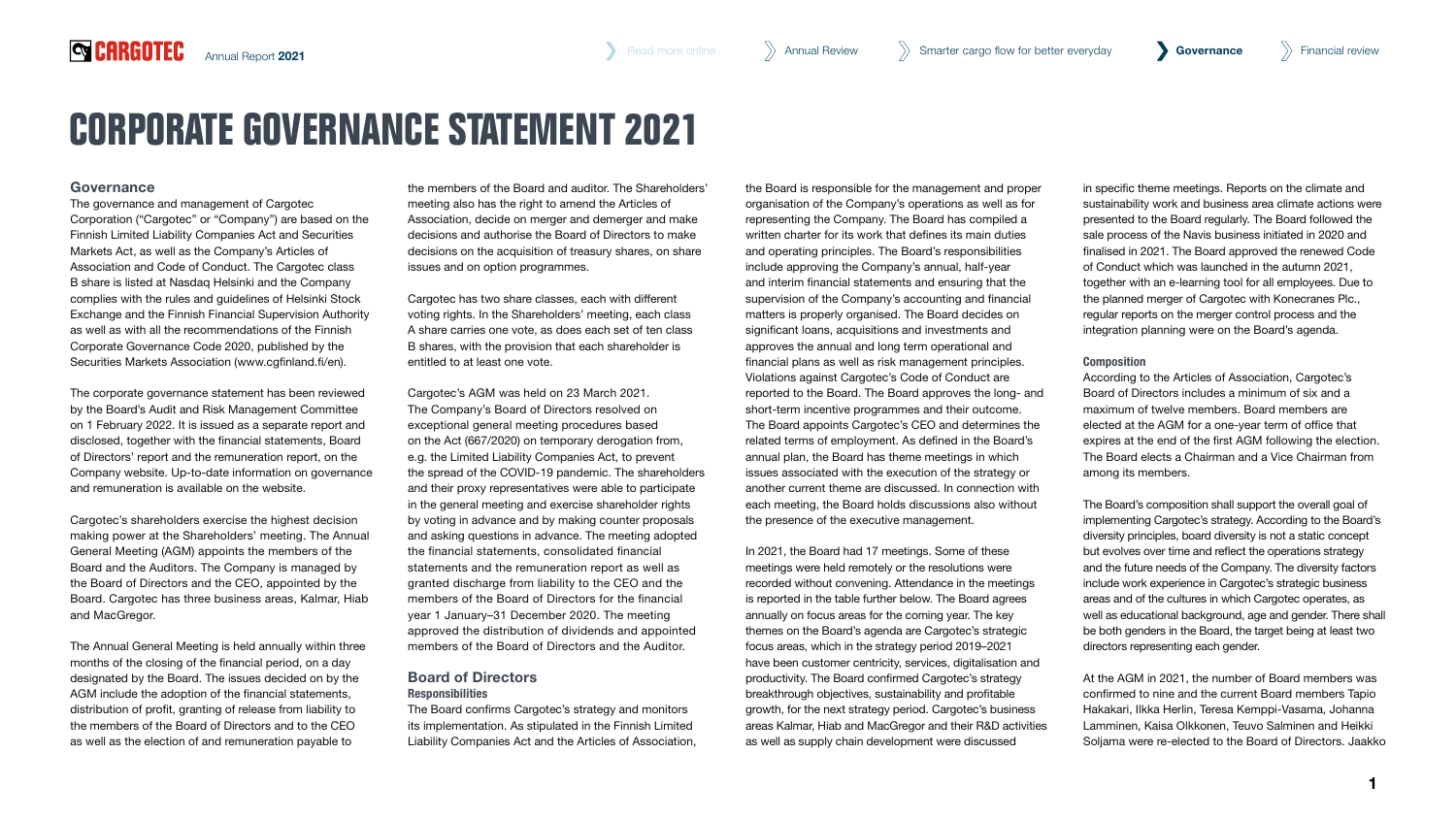

Eskola and Casimir Lindholm were elected as new members, both of them independent of the company and its significant shareholders. The former Board member Peter Immonen had informed that he will not stand for re-election to the Board of Directors. In its organising meeting, the Board re-elected Ilkka Herlin as Chairman and Tapio Hakakari as Vice Chairman.

At the end of 2021, the age range of the members was between 50 and 68 years. Three Board members were women and six were men. Six of the members have been on the Board for five years or less and three members for more than ten years. The gender target the Board had set has been reached. The Board members have a wide range of educational backgrounds and they have executive experience in international companies in different cultures.

#### Self-assessment and assessment of independence

The Board conducts an annual internal self-assessment to review its own performance and procedures. In the self-evaluation discussion conducted in December under the direction of the Chairman, the members commented how they especially value the open discussions, pragmatic approach to the matters on the agenda, as well as the possibility to meet face to face during the year. The members feel that they work to achieve a common goal.

The majority of the Board members shall be independent of the Company and a minimum of two of the independent directors are to be independent of significant shareholders. The Board conducts, annually and when necessary, an assessment of its members as regards their independence of the Company and major shareholders, as defined in the Corporate Governance Code. In 2021, the members were independent of the Company and all except Ilkka Herlin independent of major shareholders. Ilkka Herlin controls the company Wipunen varainhallinta oy, which is a significant shareholder of Cargotec, and he also is Board member of Mariatorp Oy, another significant shareholder.

The Board considers that also Ilkka Herlin, Tapio Hakakari and Teuvo Salminen, who have been on the Board for more than ten years, are independent of the Company.

Outi Aaltonen, Senior Vice President, General Counsel, served as the Secretary to the Board of Directors. The CV details of the Board members are available on the Company website and the remuneration of the Board is described in the Remuneration report 2021.

Board and committee members' participation in meetings 2021

| Name                 | <b>Board of Directors</b> | <b>Audit and Risk Management</b><br>Committee | <b>Nomination and Compensation</b><br>Committee |
|----------------------|---------------------------|-----------------------------------------------|-------------------------------------------------|
| Ilkka Herlin         | 17/17                     | 5/5                                           | 4/4                                             |
| Tapio Hakakari       | 16/17                     |                                               | 4/4                                             |
| Teuvo Salminen       | 16/17                     | 5/5                                           |                                                 |
| Jaakko Eskola*       | 13/13                     |                                               | 2/2                                             |
| Peter Immonen**      | 4/4                       |                                               | 2/2                                             |
| Teresa Kemppi-Vasama | 17/17                     |                                               | 4/4                                             |
| Johanna Lamminen     | 17/17                     |                                               |                                                 |
| Casimir Lindholm***  | 13/13                     |                                               |                                                 |
| Kaisa Olkkonen       | 16/17                     | 5/5                                           |                                                 |
| Heikki Soljama       | 16/17                     |                                               |                                                 |

\* Member of the Board and the Nomination and Compensation Committee as of 23 March 2021

\*\* Member of the Board and the Nomination and Compensation Committee until 23 March 2021

\*\*\* Member of the Board as of 23 March 2021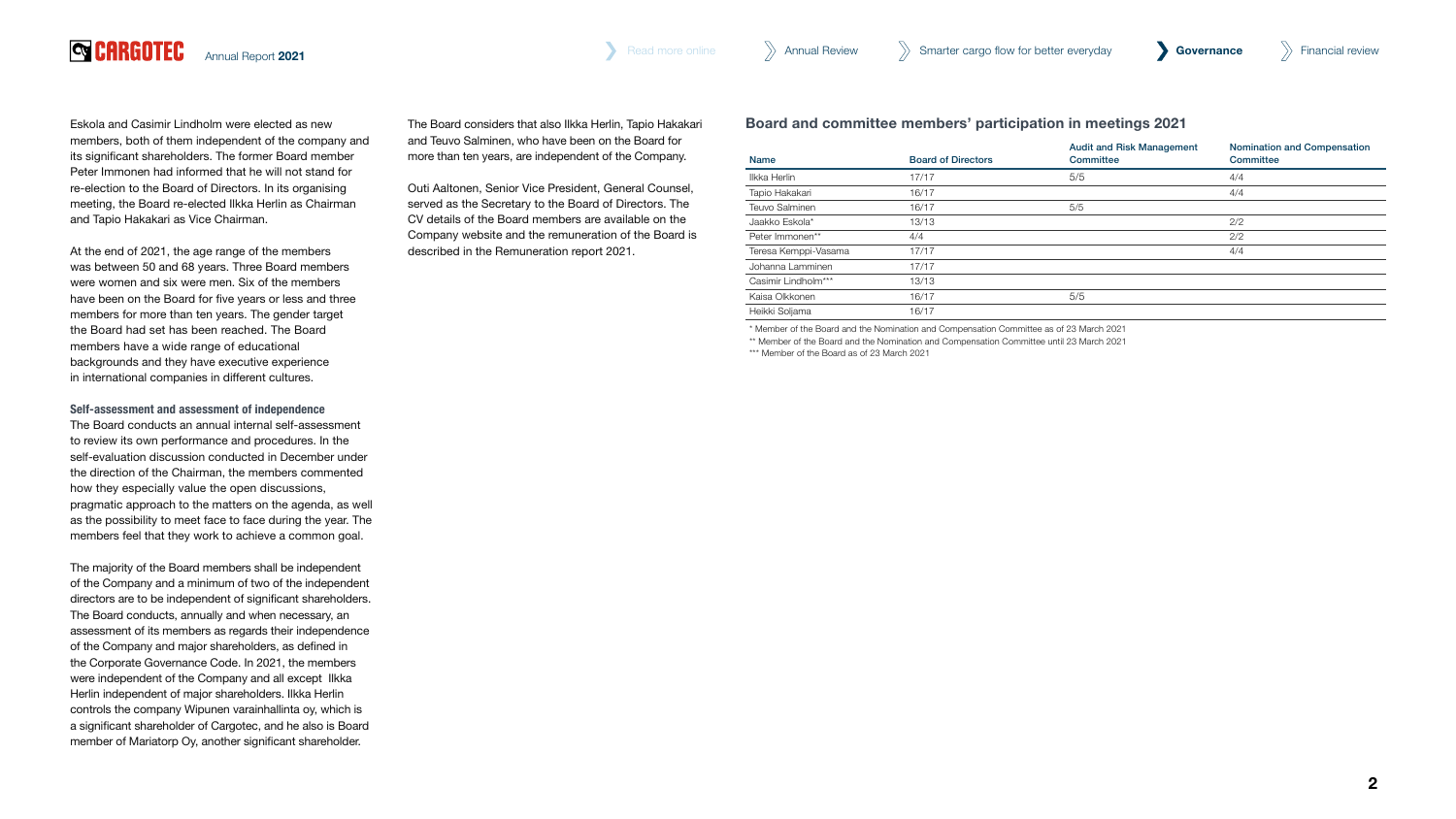

[Annual Report](#page--1-0) 2021 **State of the Covernance** [Annual Review](#page--1-0) Annual Review Annual Review Annual Report 2021 **Governance** Annual Report 2021

## Board members 31 Dec 2021



Ilkka Herlin Chairman, b. 1959

Ph.D., D.Sc. (Tech) h.c., D.Sc. (Agr & For) h.c.

Board Chairman since 2005

Chairman of the Nomination and Compensation Committee

Member of the Audit and Risk Management Committee

Independent of the Company, significant shareholder (Wipunen varainhallinta oy), not independent of significant shareholder (Board member of Mariatorp Oy)

Main position: Chairman and owner, Wipunen varainhallinta oy; Board member, Foundation for a Living Baltic Sea

Ownership 31 Dec 2021\*: 2,940,067 A shares, 6,211,020 B shares



Tapio Hakakari Vice chairman, b. 1953

LL.M

Board member since 2005, Vice Chairman since 2009

Member of the Nomination and Compensation Committee

Independent of the Company and significant shareholders

Main position: Non-executive director

Ownership 31 Dec 2021\*: 161,525 B shares



Teuvo Salminen member, b. 1954

M.Sc. (Econ), APA exam 1983

Board member since 2010

Chairman of the Audit and Risk Management Committee

Independent of the Company and significant shareholders

Main position: Non-executive director

Ownership 31 Dec 2021\*: 11,047 B shares



Jaakko Eskola member, b. 1958

M.Sc. (Eng.)

Member of the Board 2021–

Member of the Nomination and Compensation Committee

Independent of the company and largest shareholders

Main position: Non-executive director

Ownership 31 Dec 2021\*: 318 B shares



Teresa Kemppi-Vasama member, b. 1970

M.Pol.Sc. (social psychology), MBA

Board member since 2017

Member of the Nomination and Compensation Committee

Independent of the Company and significant shareholders

Main position: Executive Chairman of the Board, Kemppi Oy

Ownership 31 Dec 2021\*: 1,895 B shares

\* Direct ownership and the ownership of controlled corporations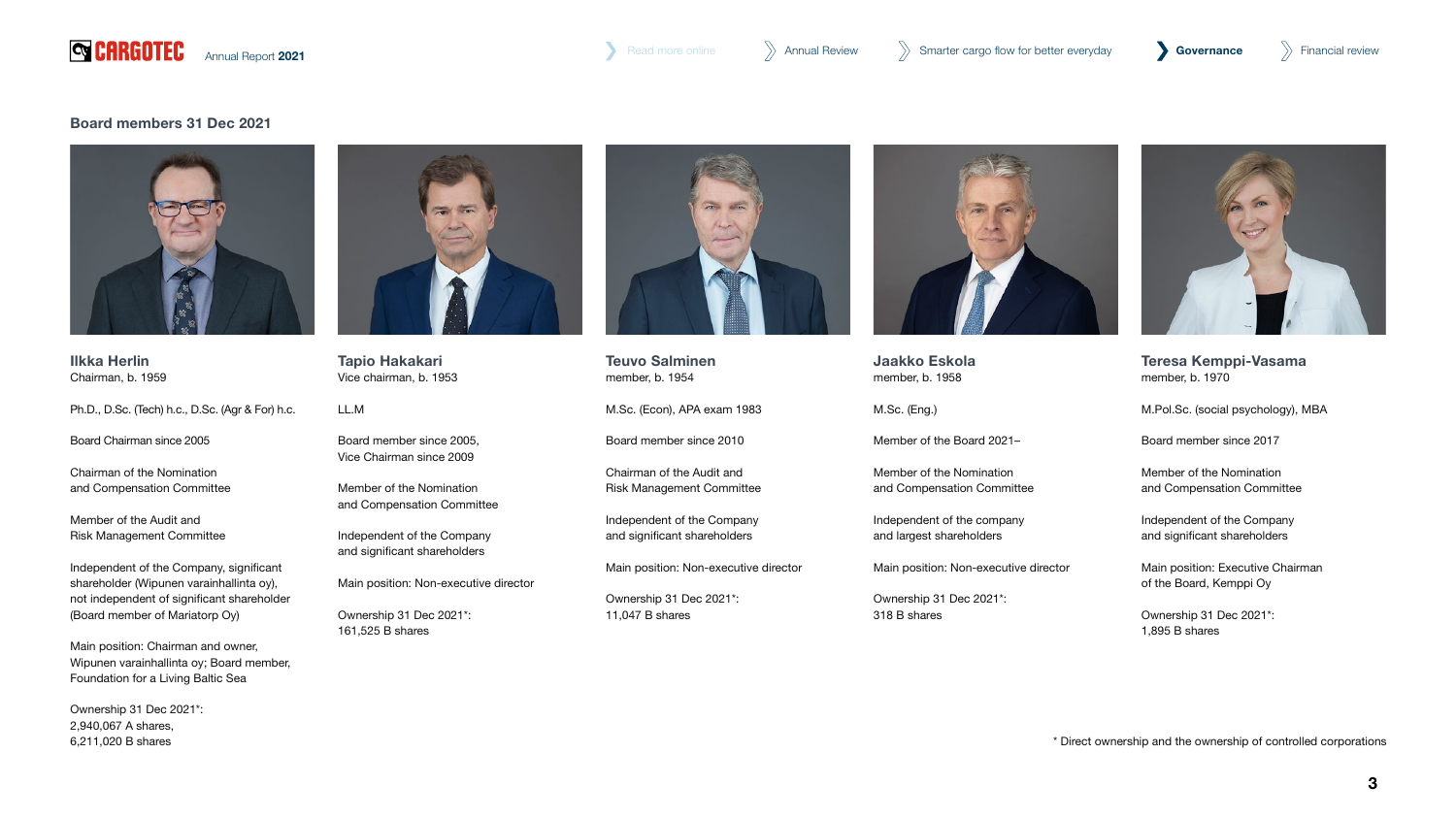

[Annual Report](#page--1-0) 2021 **State of the Covernance** [Annual Review](#page--1-0) Annual Review Annual Review Smarter cargo flow for better everyday **Governance** State Financial review

## Board members 31 Dec 2021



Johanna Lamminen member, b. 1966

D. Sc. (Tech.), MBA

Board member since 2017

Independent of the Company and significant shareholders

Main position: Non-executive director

Ownership 31 Dec 2021\*: 1,895 B shares



Casimir Lindholm member, b. 1971

M.Sc. (Econ.), MBA

Member of the Board since 2021

Independent of the company and largest shareholders

Main position: President and CEO, Eltel Group

Ownership 31 Dec 2021\*: 288 B shares



Kaisa Olkkonen member, b. 1964

LL.M

Board member since 2016

Member of the Audit and Risk Management Committee

Independent of the Company and significant shareholders

Main position: Non-executive director

Ownership 31 Dec 2021\*: 2,185 B shares



Heikki Soljama member, b. 1954

M.Sc. (power electronics)

Board member since 2016

Independent of the Company and significant shareholders

Main position: Non-executive director

Ownership 31 Dec 2021\*: 2,185 B shares

# Board member until 23 March 2021:

Peter Immonen, b. 1958, M.Sc. (Econ) Board member 2005-2021

\* Direct ownership and the ownership of controlled corporations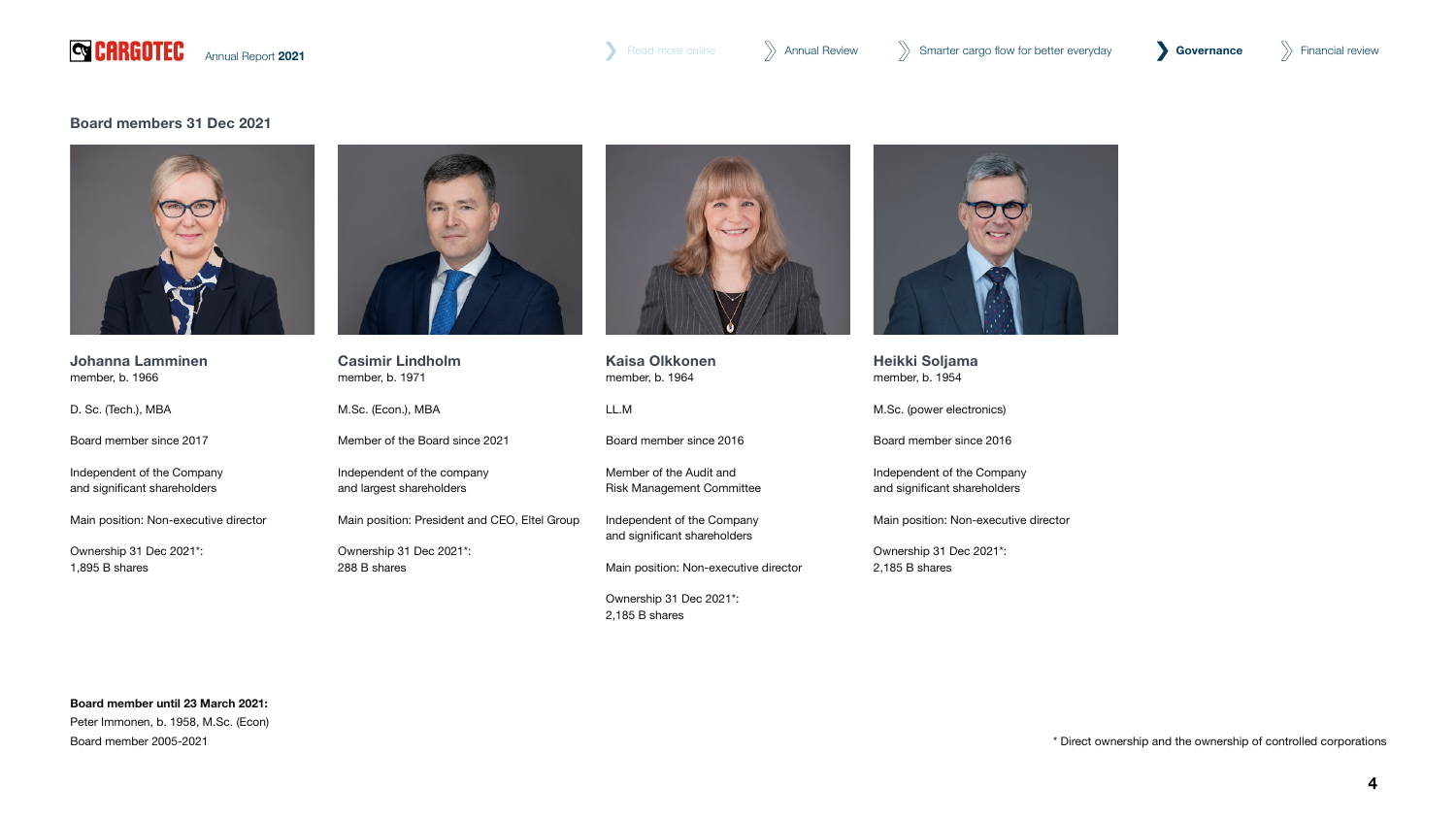# Board Committees

**QCARGOTEC** 

The Board has set up two committees to improve the efficiency of board work: the Audit and Risk Management Committee and the Nomination and Compensation Committee. The Board nominates the members and the Chairmen of the committees from among its members annually in its organising meeting and confirms the committees' written charters. The committees have no independent decision-making power, but prepare issues to be resolved by the Board.

#### Audit and Risk Management Committee

The committee's duty is to supervise the financial reporting executed by the management, and to monitor the financial statement and interim reporting process. In accordance with its charter, the committee supervises the adequacy and appropriateness of the Company's internal control, internal audit and risk management, the development of operative and strategic risks and risk management, and handles Internal Audit plans and reports. Furthermore, the committee prepares a proposal to the AGM regarding the election and fees of the external auditor, and monitors the statutory audit of financial statements and consolidated financial statements. Cargotec's Board has confirmed a Nonaudit services policy for defining the permitted non-audit services purchased from the auditors and the committee defines and monitors the non-audit services to ensure the auditor's independence. Violations against Cargotec's Code of Conduct are reported to the committee. The committee also reviews the Corporate governance statement and the Non-financial information report.

The Audit and Risk Management Committee consists of a minimum of three members of the Board of Directors. In addition, the CEO, CFO, Chief Compliance Officer and Head of Internal Audit as well as representatives of the auditing firm attend the meetings. The directors of Group Control, Treasury, Taxes, Legal, Information Management and Risk Management report to the committee on a

regular basis. If the matters to be dealt with so require, the committee convenes without the presence of the Company's management.

The Audit and Risk Management Committee was chaired by Teuvo Salminen and its members were Ilkka Herlin and Kaisa Olkkonen. Committee members are independent of the Company and, with the exception of Ilkka Herlin, independent of major shareholders. Committee members possess years of experience in business management duties.

In 2021, the committee met 5 times. The meeting attendance is reported in the above table. The committee handled and prepared financial and treasury topics for Board approval. Based on the competitive tendering for the audit of the Company, the committee made a proposal to the AGM on 23 March 2021 to appoint the auditing firm Ernst & Young Oy as the Company's auditor. The representatives of the auditing firm presented their work and observations to the committee in connection with the Company's annual and interim reports. Reports on risk management, internal audit and compliance were presented quarterly to the committee. The committee received reports on tax and treasury issues, information security management, project risk management development, internal controls, as well as the use of the non-audit services. The committee reviewed goodwill impairment testing results, related party transactions as well as actions to comply with any forthcoming IFRS and ESG reporting requirements. The committee held an annual self-assessment discussion to review whether its performance needs to be developed.

Nomination and Compensation Committee The committee prepares a proposal to Cargotec's AGM concerning the composition and remuneration of the Board of Directors. The committee prepares the remuneration policy and remuneration report for the

Company's governing bodies, i.e. the Board, the CEO and the deputy CEO, if such is appointed. The committee discusses annually the Board's diversity principles and follows if the diversity target is met. The committee prepares a proposal to the Board regarding the appointment of the CEO and the terms of employment. The committee prepares Cargotec's long- and shortterm incentive programmes and follows their outcome and functionality, and prepares the nomination and remuneration issues of other top management members as needed before Board approval.

The committee consists of a minimum of three Board members. The committee convenes as needed but at least three times a year. Ilkka Herlin acted as chairman of the committee, and the members were Tapio Hakakari, Teresa Kemppi-Vasama, Peter Immonen until 23 March 2021, and Jaakko Eskola as of the same date. Committee members are independent of the Company. The CEO and the Senior Vice President, Human Resources, attended the committee meetings, except when they themselves were the subject of discussion.

In 2021, the committee convened 4 times. The meeting attendance is presented in the above table. In accordance with the annual cycle, the committee's agenda comprised top management short and long term incentive programmes and their outcome, top management reviews and compensation as well as talent review follow-up. The committee prepared the remuneration report for the governing bodies presented to the AGM in 2021. The committee discussed the Board's diversity principles and saw to it that the diversity criteria were met when preparing its proposal concerning the Board composition to the AGM in 2021. Board member Peter Immonen informed the committee that he was not going to stand for re-election and the committee proposed that the number of members be increased to nine, all other current members be re-elected and Jaakko Eskola and Casimir Lindholm be elected as new members.

# **CEO**

The Board of Directors appoints Cargotec's CEO and determines the related terms of employment, defined in a written employment contract. The CEO is responsible for ensuring that the targets, plans, guidelines and goals set by the Board are carried out within Cargotec. According to the Finnish Limited Liability Companies Act, the CEO ensures that the accounting practices of the Company comply with the law and that financial matters are handled in a reliable manner. The Board evaluates the performance of the CEO and the achievement of the targets it has set to him. Cargotec's CEO is Mika Vehviläinen, Master of Science (Economics).

## Leadership Team

Supporting the CEO in his duties, the Leadership Team is responsible for business development and the Company's operational activities in accordance with the targets set by the Board of Directors and the CEO. The Leadership Team also defines operative principles and procedures in accordance with the guidelines set by the Board. The Leadership Team concentrates on the strategic issues of the group and the business areas. The agenda regularly includes reports and issues concerning financial development, governance, human resources, sustainability and development projects. The Leadership Team members report to Cargotec's CEO. The CEO's and the Leadership Team's CV details are available on the Company website. The CEO remuneration is described in the Remuneration report 2021 and the remuneration of the Leadership Team is described on the Company website at [www.cargotec.com](http://www.cargotec.com).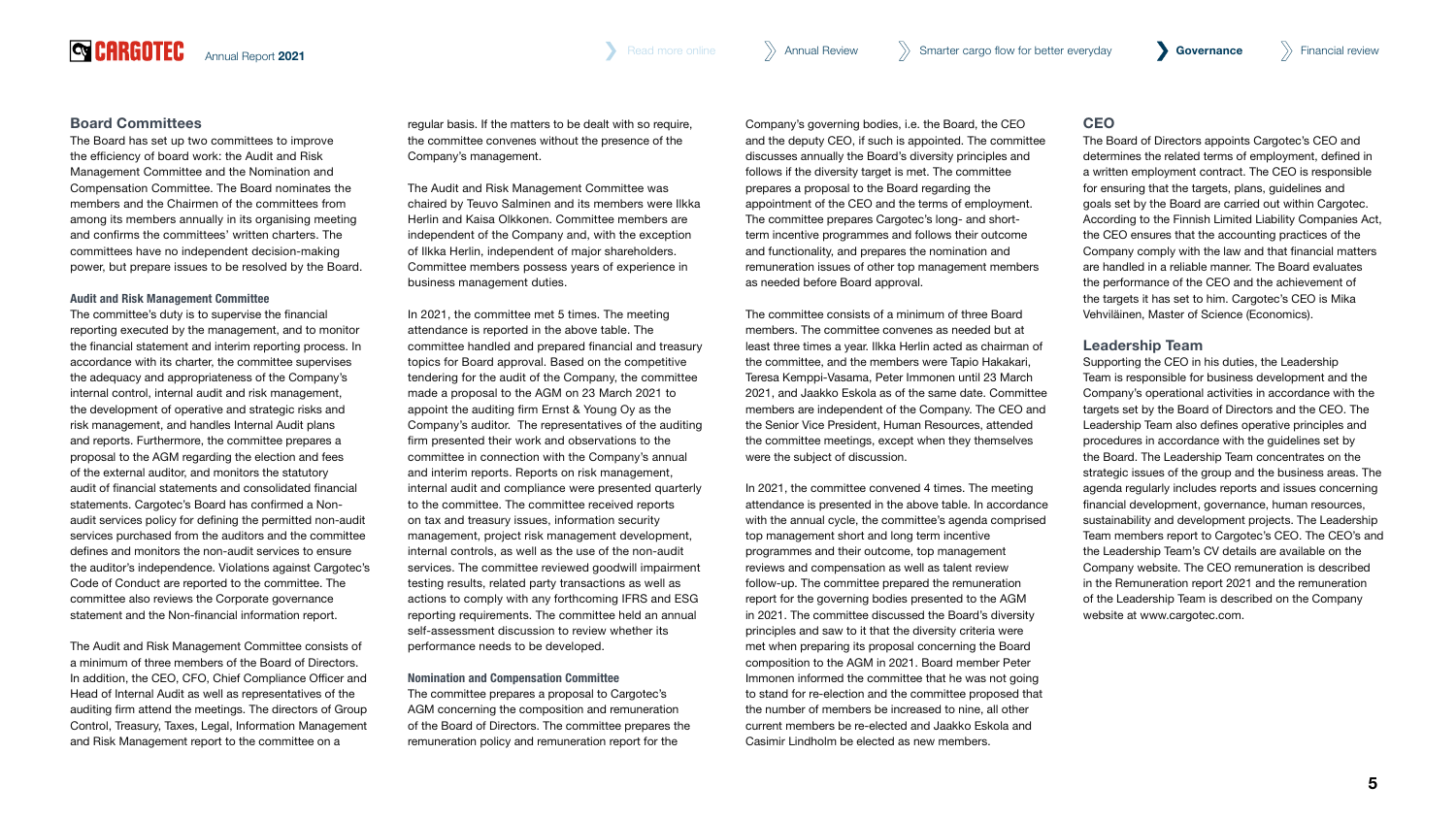

[Annual Report](#page--1-0) 2021 **State of the Covernance** [Annual Review](#page--1-0) Annual Review Annual Review Smarter cargo flow for better everyday **Governance** State Financial review

# Leadership Team 31 Dec 2021



Mika Vehviläinen CEO

B. 1961, Finnish citizen

M.Sc. (Econ.)

Ownership 31 Dec 2021\*: 118,447 B shares



Mikko Puolakka Executive Vice President, CFO B. 1969, Finnish citizen M.Sc. (Econ.) Ownership 31 Dec 2021\*:

29,470 B shares



Michel van Roozendaal President, Kalmar Mobile Solutions as of 28 Oct 2021, President, MacGregor until 28 Oct 2021

B. 1963, Dutch citizen

M.Sc. (Aerospace Eng.), MBA

Ownership 31 Dec 2021\*: 37,577 B shares



Antti Kaunonen President, Kalmar Automation Solutions

B. 1959, Finnish citizen

Dr. Tech.

Ownership 31 Dec 2021\*: 15,456 B shares



Scott Phillips President, Hiab

B. 1966, American citizen

MBA, B.Sc. (Ind. Tech.)

Ownership 31 Dec 2021\*: 24,377 B shares



Leif Byström President, MacGregor as of 28 Oct 2021

B. 1962, Swedish citizen

Bachelor degrees in Business Administration and Innovation Engineering

Ownership 31 Dec 2021\*: 282 B shares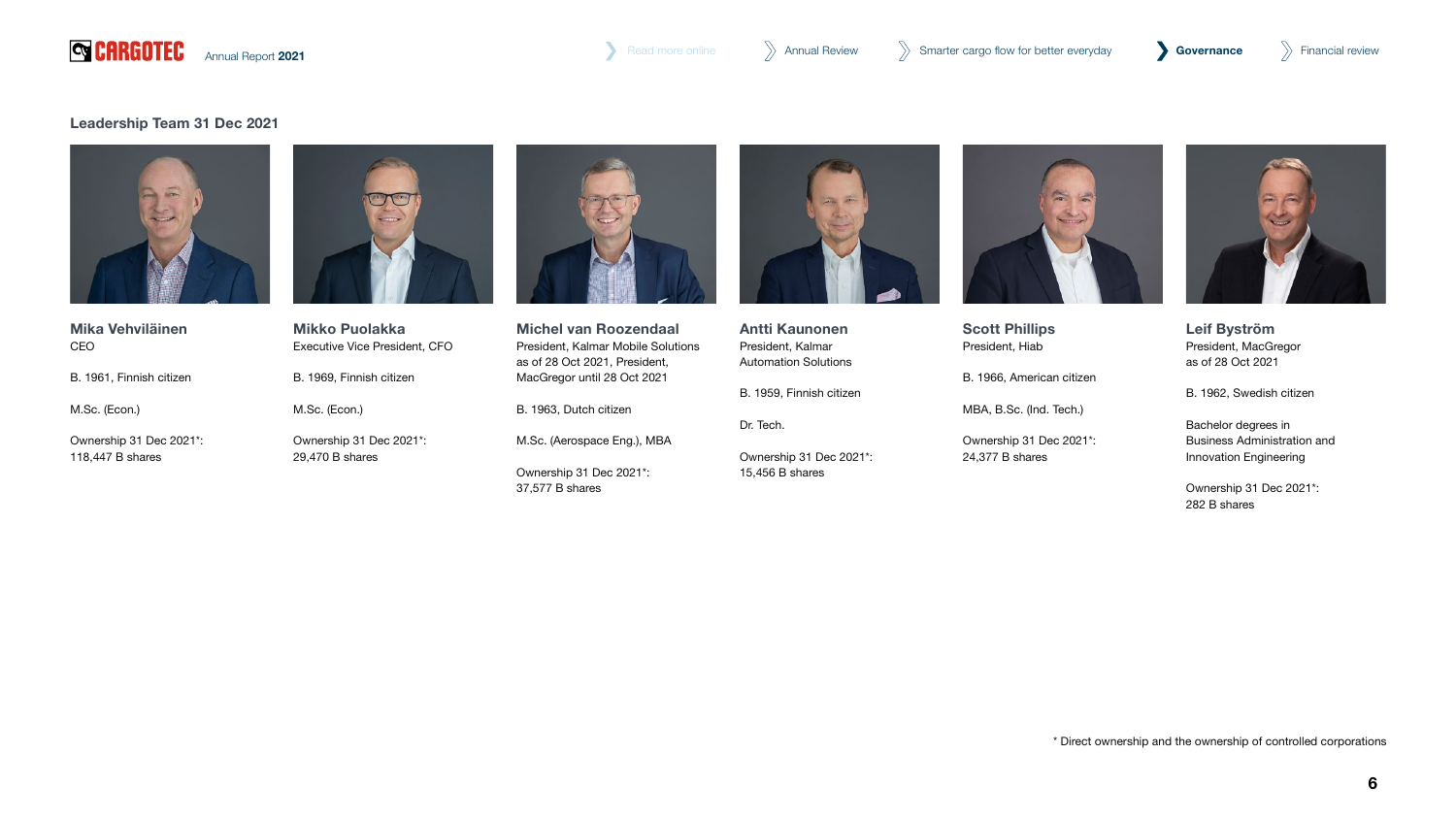

# Leadership Team 31 Dec 2021





Senior Vice President, General Counsel B. 1965, Finnish citizen LL.M

Ownership 31 Dec 2021\*: 6,352 B shares



Carina Geber-Teir Senior Vice President, **Communications** b. 1972, Finnish citizen M. Sc. (Pol.) Ownership 31 Dec 2021\*:

1,307 B shares



Mikael Laine Senior Vice President, Strategy B. 1964, Finnish citizen

M.Sc. (Econ.)

Ownership 31 Dec 2021\*: 15,130 B shares



Soili Mäkinen CIO, Senior Vice President, Digitalisation

B. 1960, Finnish citizen

M.Sc. (Econ.)

Ownership 31 Dec 2021\*: 12,115 B shares



Mikko Pelkonen Senior Vice President, Human Resources

B. 1970, Finnish citizen

# B.A.

Ownership 31 Dec 2021\*: 47,006 B shares

Leadership Team member until 28 October 2021: Stefan Lampa President, Kalmar Mobile Solutions B. 1964, Swedish citizen, M.Sc. (mech. eng.), EMBA

\* Direct ownership and the ownership of controlled corporations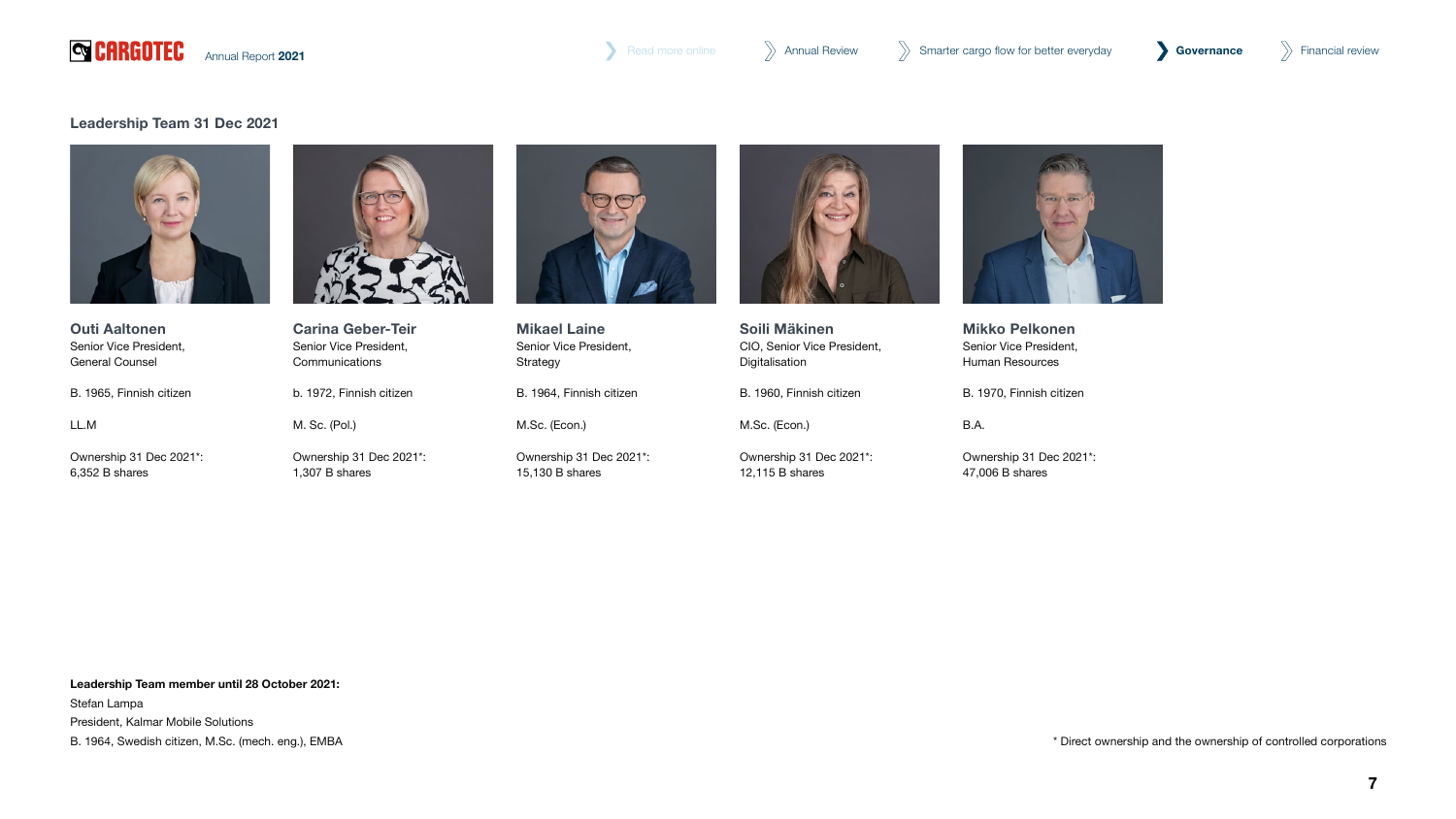[Annual Report](#page--1-0) 2021 **Governance** [Annual Review](#page--1-0) Annual Review Annual Review Smarter cargo flow for better everyday **Governance** >>>> Financial review

## Related party transactions

**QCARGOTEC** 

Cargotec's related parties include its subsidiaries, associated companies and joint ventures. Also the members of the Board of Directors, the CEO and other members of the Leadership Team, their close family members and entities controlled directly or indirectly by them, as defined in IAS 24, are related to Cargotec. Major shareholders with more than 20 percent ownership of shares or of the total voting rights in the Company, are included in related parties. The Company maintains lists of its related parties. Transactions with associated companies and joint ventures are monitored in the financial reporting system. They are reported in Note 9.3 to the financial statements and they have been carried out at market prices. The Company has an instruction for the Board and Leadership Team members and major shareholders regarding recognising related party transactions. They are obliged to inform the Company of any planned agreements or other legal acts with any group company and asked annually to confirm if any related party transactions have taken place. The Board handles all related party transactions that are not conducted in the ordinary course of business of the company or are not implemented under arm's-length terms.

## Insider administration

Cargotec applies the insider guidelines of Nasdaq Helsinki Ltd, in addition to which the Board of Directors has approved internal insider guidelines based on the Nasdaq Helsinki guidelines. Cargotec maintains a list of its Managers and their closely associated persons. Cargotec's Managers include the members of the Board of Directors and the Leadership Team. The Managers and their closely associated persons are obliged to notify Cargotec and the Finnish Financial Supervisory Authority of every transaction conducted on their own account relating to Cargotec's financial instruments. Cargotec will publish each notification in the form of a stock exchange release. Persons who, on the basis of an employment or other contract, work for the company and obtain inside

information associated with a specific project, are entered in the Company's project-specific insider register, which is established when necessary.

Trading in Cargotec financial instruments is prohibited on the person's own account or for the account of a third party

- a) if a person possesses inside information,
- b) regarding project-specific insiders, for the duration of the project until the project is published or otherwise terminated,
- c) regarding Managers, during a period of 30 days prior to the publication of Cargotec's annual or interim reports (closed window),
- d) regarding persons having access to full Cargotec financials, especially persons engaged with preparing Cargotec's annual or interim reports, during a period of 30 days prior to the publication of such report (extended closed window), and
- e) until execution of the contemplated merger of Konecranes Plc into Cargotec, regarding persons belonging to steering groups of the merger, or having regularly access to transaction related information of such steering groups, during a period of 30 days prior to the publication of an annual or interim report (extended closed window).

A closed window regarding trading in Konecranes Plc financial instruments applies to persons to whom Cargotec closed window is applied, until execution of the contemplated merger. Konecranes closed window starts on the 15th day of the month prior to the end of each calendar quarter and ends when the corresponding interim report or the financial statement bulletin is published, including the day of the publication of said report.

The General Counsel of Cargotec is responsible for the overall insider management in Cargotec, including necessary training. Corporate Legal is responsible for maintaining the list of Managers and the project-specific insider lists and informing the insiders on their insider status and of closed windows. Corporate Communications is responsible for disclosing the transactions of the Managers and their closely associated persons.

## External audit

The statutory external audit for the financial period includes the auditing of accounting records, financial statements and administration. In addition to the auditor's report issued annually, the auditors report to the Board of Directors on their audit findings on a regular basis, and attend the Board's Audit and Risk Management Committee meetings. According to the Articles of Association, the Company has at least one and a maximum of three auditors. The auditors must be public accountants authorised by the Central Chamber of Commerce, or an auditing firm. The auditors are elected annually by the AGM and their assignment expires at the end of the first AGM following the election.

The auditing firm PricewaterhouseCoopers Oy acted as Cargotec's auditor until the AGM on 23 March 2021. The AGM elected one auditor, the auditing firm Ernst & Young Oy. Heikki Ilkka from Ernst & Young Oy has been the principal auditor since 23 March 2021. Auditor's fees are compensated against an invoice. The fees paid to the auditors for different services are listed below. Other services are mainly related to mergers and acquisitions.

# Auditor's fees

| <b>MEUR</b>                                                                     | 2021 | 2020 |
|---------------------------------------------------------------------------------|------|------|
| Audit fees                                                                      | 3.2  | 3.0  |
| Services under the Finnish<br>Auditing Act, chapter 1,<br>section 1(1), point 2 |      | 0.5  |
| Tax advice                                                                      | 0.1  | 0.6  |
| Other services                                                                  | 1.6  | 1.0  |
| Total                                                                           | 49   | 5.1  |

## Internal control and risk management of the financial reporting process

Cargotec compiles its financial reporting in accordance with the International Financial Reporting Standards (IFRS), the Securities Markets Act, the Finnish Accounting Act and the Finnish Accounting Board's guidelines and statements, while complying with the standards of the Financial Supervisory Authority (FIN-FSA) and the rules of Nasdaq Helsinki Ltd. The internal control and risk management principles, guidelines, practices and responsibilities pertaining to the Company's financial reporting process have been designed to ensure that the financial reports disclosed by Cargotec are reliable and meet the requirements of the law, regulations and Company principles. Instructions regarding the publication of financial information and external communications are included in Cargotec's Disclosure policy approved by the Board of Directors. This is available on the Company intranet and website. Investor Relations together with Corporate Communications are responsible for ensuring the accuracy of and compliance with the policy.

Cargotec's newly updated Code of Conduct contains the principles that guide the Company. All employees are expected to familiarize themselves with the Code of Conduct and take the eLearning tool. To prevent financial and other misconduct, Cargotec has instructions for principles and processes for raising concerns. The SpeakUp line gives an opportunity to anonymously raise concerns of possible misconduct or other matters that may not be in line with Company values and policies. The reporting channel is provided by an external partner, to ensure anonymity. All reports are investigated and processed in confidence by the Ethics and Compliance team. Corrective and disciplinary actions are discussed and agreed in the Code of Conduct panel of Cargotec Leadership Team.